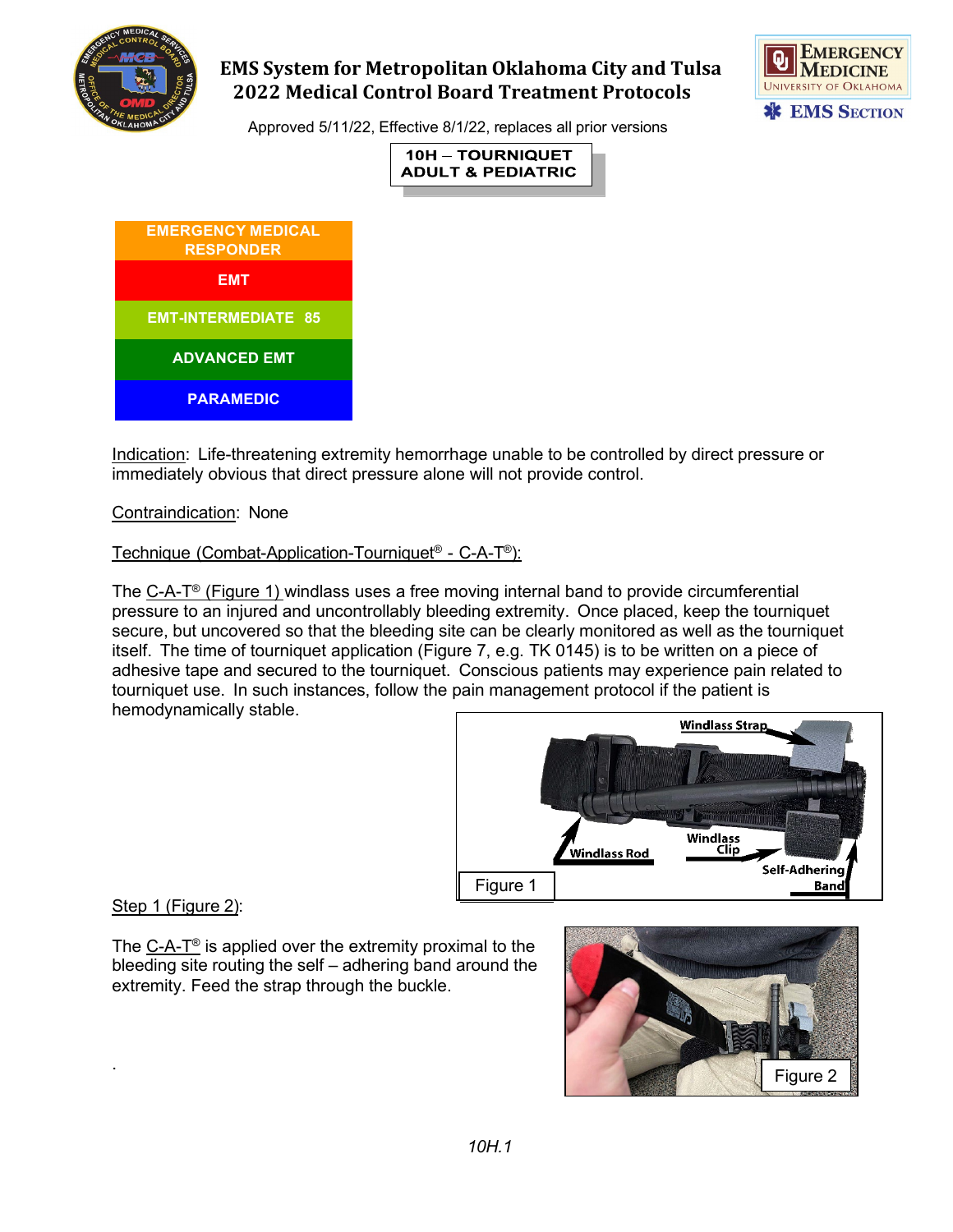

**EMS System for Metropolitan Oklahoma City and Tulsa 2022 Medical Control Board Treatment Protocols**

Approved 5/11/22, Effective 8/1/22, replaces all prior versions

## **PROTOCOL 10H: Tourniquet, Adult & Pediatric, cont.**

### Step 3 (Figure 3 & 4):

Pull the self - adhering band, through the buckle, tight and secure the band back on itself with the Velcro adhesive strap.

#### Step 4 (Figure 4):

Twist the windlass until the bleeding has stopped. This will typically be at or less than 3 complete rotations of the windlass.

Step 5 (Figure 5):

Lock the rod in place with the windlass clip.

Step 6 (Figure 6):

Secure the rod with the strap by pulling it tight and adhering it to the opposite hook on the windlass hook. Indicate the time of tourniquet application on tape.